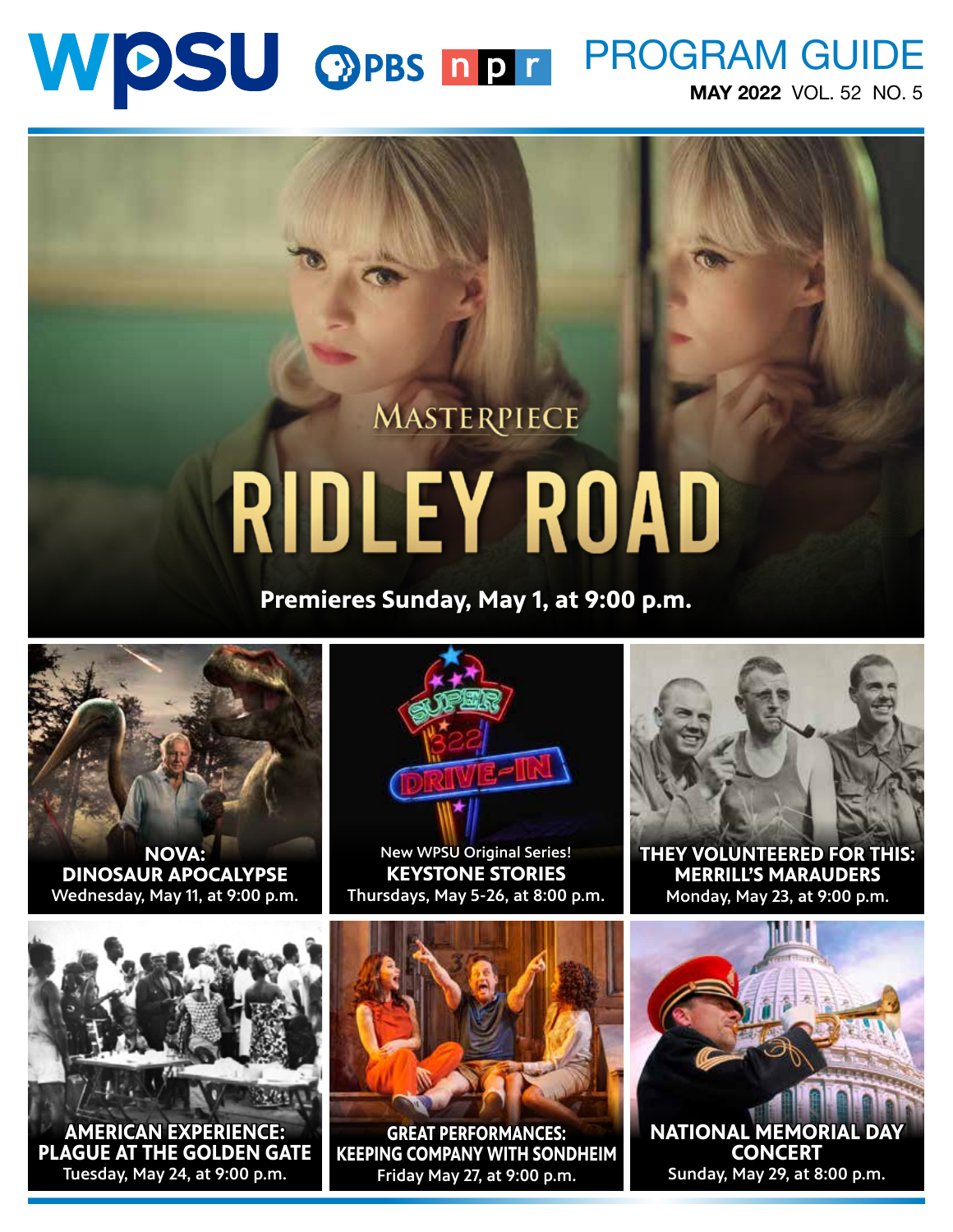#### SUNDAY, MAY 01

- 9:00 Classic Gospel
- 10:00 Articulate with Jim Cotter
- 10:30 A Season to Remember: The Baseball Boys of Mon City
- 11:00 Journeys in Japan
- 11:30 Trails to Oishii Tokyo
- 12:00 Dining with the Chef 12:30 Christopher Kimball's
- Milk Street Television
- 1:00 Lucky Chow
- 1:30 Flavor of Poland
- 2:00 Lidia's Kitchen
- 2:30 America's Test Kitchen from Cook's Illustrated
- 3:00 Charlie Bee Company
- 4:00 This Old House
- 4:30 Ask This Old House
- 5:00 MotorWeek
- 5:30 PBS NewsHour Weekend
- 6:00 Tell Me More with Kelly Corrigan
- 6:30 Father Brown
- 7:15 How the Victorians Built Britain 8:00 Call the Midwife *Episode 7*
- 9:00 Ridley Road on Masterpiece *Episode 1*
- 10:00 Big Sonia
- 11:00 Baba Babee Skazala *Grandmother Told Grandmother*

#### MONDAY, MAY 02

- 8:00 Antiques Roadshow
- *Grounds for Sculpture Hour 3* 9:00 Mary Berry's
- Country House Secrets *Powderham Castle*
- 10:00 Independent Lens *Try Harder!*
- 11:30 Amanpour and Company

#### TUESDAY, MAY 03

- 8:00 Finding Your Roots *Reporting on the Reporters*
- 9:00 American Experience
- *Flood in the Desert* 10:00 Frontline
- *The Power of Big Oil, Part 3* 11:00 Amanpour and Company

#### WEDNESDAY, MAY 04

- 8:00 Nature
- *My Garden of a Thousand Bees* 9:00 NOVA
- *Hindenburg: The New Evidence*
- 10:00 Petit Rat 11:00 Amanpour and Company

### THURSDAY, MAY 05

- 8:00 Keystone Stories *The Forest*
- 8:30 Midsomer Murders *Send in the Clowns*
- 10:00 Ridley Road on Masterpiece *Episode 1*
- 11:00 Amanpour and Company

#### FRIDAY, MAY 06

- 8:00 Washington Week
- 8:30 Firing Line with Margaret Hoover
- 9:00 Inside The Vatican
- 11:00 Amanpour and Company

#### SATURDAY, MAY 07

- 9:00 This Old House
- 9:30 American Woodshop
- 10:00 The Garage with Steve Butler
- 10:30 Fishing Behind the Lines
- 11:00 GardenFit
- 11:30 J Schwanke's Life in Bloom
- 12:00 Deer 139
	- 1:00 Steven Raichlen's Project Fire 1:30 Christina Cooks:
	- Back to the Cutting Board
	- 2:00 Kevin Belton's Cookin' Louisiana
	- 2:30 Cook's Country
	- 3:00 Welcome to My Farm
	- 3:30 Epic Trails
	- 4:00 Ireland with Michael
	- 4:30 Real Road Adventures
	- 5:00 Weekends with Yankee
	- 5:30 PBS NewsHour Weekend
	- 6:00 Mary Berry's Country House Secrets
	- 7:00 Moone Boy
	- 7:30 Keystone Stories
	- 8:00 Father Brown
	- *The Final Devotion* 9:00 Death In Paradise
- *One for the Road* 10:00 Unforgotten Season 3 on Masterpiece
- *Episode 4* 11:00 Austin City Limits
- *Allen Toussaint: New Orleans Legend*

### SUNDAY, MAY 08

- 9:00 Classic Gospel
- 10:00 Articulate with Jim Cotter
- 10:30 Keystone Stories
- 11:00 Journeys in Japan
- 11:30 Trails to Oishii Tokyo
- 12:00 Dining with the Chef 12:30 Christopher Kimball's Milk Street Television
- 1:00 Lucky Chow
- 1:30 Flavor of Poland
- 2:00 Lidia's Kitchen
- 2:30 America's Test Kitchen from Cook's Illustrated
- 3:00 Charlie Bee Company 4:00 This Old House
- 4:30 Ask This Old House
- 5:00 MotorWeek
- 5:30 PBS NewsHour Weekend
- 6:00 Tell Me More with Kelly
- CorrigCan
- 6:30 Father Brown
- 7:15 How the Victorians Built Britain 8:00 Call the Midwife *Special Delivery*

MAY LISTINGS

- 9:00 Ridley Road on Masterpiece *Episode 2*
- 10:00 Endeavour Season 7 on Masterpiece *Oracle*

#### MONDAY, MAY 09

- 8:00 Antiques Roadshow *Colonial Williamsburg Hour 1*
- 9:00 Mary Berry's Country House Secrets *Goodwood House*

11:30 Amanpour and Company

The Story of Marion Motley

*The Egg: Life's Perfect Invention*

*Dinosaur Apocalypse: The Last Day*

*The Village that Rose from the Dead*

11:00 Amanpour and Company

WEDNESDAY, MAY 11

*Dinosaur Apocalypse: The New Evidence*

11:00 Amanpour and Company

THURSDAY, MAY 12

10:00 Ridley Road on Masterpiece

11:00 Amanpour and Company

SATURDAY, MAY 14

11:30 J Schwanke's Life in Bloom

1:00 Steven Raichlen's Project Fire

Back to the Cutting Board 2:00 Kevin Belton's Cookin' Louisiana

America, China and the Doolittle

 8:00 Keystone Stories *Drive-In Theatres* 8:30 Midsomer Murders

*Episode 2*

FRIDAY, MAY 13 8:00 Washington Week 8:30 Firing Line with Margaret

Hoover 9:00 Great Performances *Anything Goes* 11:30 Amanpour and Company

 9:00 This Old House 9:30 American Woodshop 10:00 The Garage with Steve Butler 10:30 Fishing Behind the Lines

12:00 Unsettled History:

Tokyo Raid

1:30 Christina Cooks:

 2:30 Cook's Country 3:00 Welcome to My Farm

 4:00 Ireland with Michael 4:30 Real Road Adventures 5:00 Weekends with Yankee

3:30 Epic Trails

11:00 GardenFit

TUESDAY, MAY 10 8:00 Finding Your Roots *No Laughing Matter* 9:00 American Masters *Waterman - Duke: The Spirit of Aloha*

10:30 Lines Broken:

8:00 Nature

9:00 NOVA

10:00 NOVA

10:00 Independent Lens *When Claude Got Shot*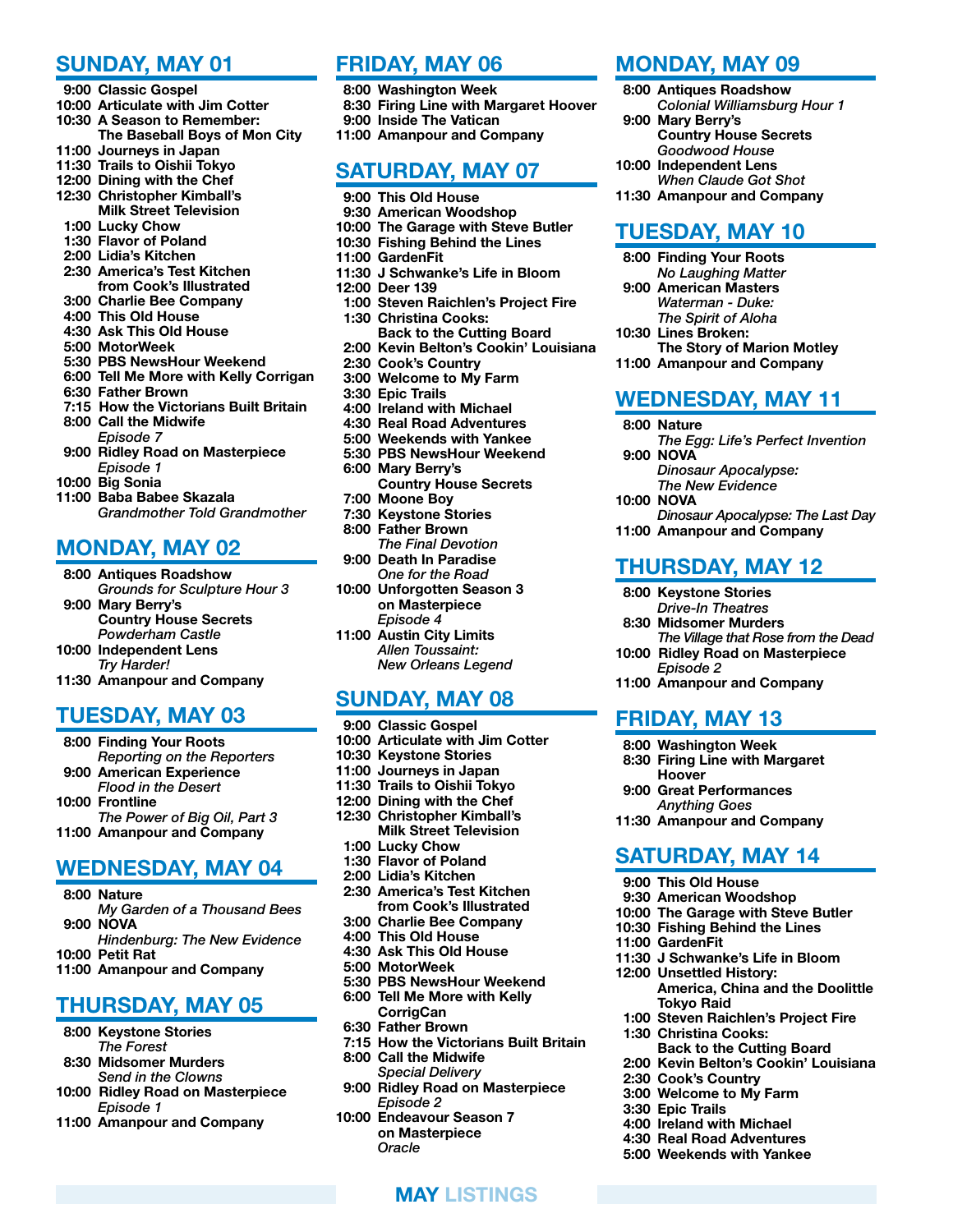- 5:30 PBS NewsHour Weekend 6:00 Mary Berry's
- Country House Secrets 7:00 Moone Boy
- 
- 7:30 Keystone Stories 8:00 Father Brown
- *The New Order*
- 9:00 Death In Paradise *Posing In Murder*
- 10:00 Unforgotten Season 3 on Masterpiece
- *Episode 5* 11:00 Austin City Limits
- *The Best of Spoon*

#### SUNDAY, MAY 15

- 9:00 Classic Gospel
- 10:00 Articulate with Jim Cotter 10:30 Keystone Stories
- 11:00 Journeys in Japan
- 11:30 Trails to Oishii Tokyo 12:00 Dining with the Chef
- 12:30 Christopher Kimball's
- Milk Street Television
- 1:00 Lucky Chow
- 1:30 Flavor of Poland
- 2:00 Lidia's Kitchen
- 2:30 America's Test Kitchen from Cook's Illustrated
- 3:00 Charlie Bee Company
- 4:00 This Old House
- 4:30 Ask This Old House
- 5:00 MotorWeek
- 5:30 PBS NewsHour Weekend
- 6:00 Tell Me More with Kelly Corrigan
- 6:30 Father Brown
- 7:15 How the Victorians Built Britain 8:00 Lucy Worsley Investigates
- *Princes in the Tower* 9:00 Ridley Road on Masterpiece *Episode 3*
- 10:00 Endeavour Season 7 on Masterpiece *Raga*

### MONDAY, MAY 16

- 8:00 Antiques Roadshow
- *Colonial Williamsburg Hour 2* 9:00 The Investment 2022
- 10:00 Independent Lens
- *Scenes from the Glittering World* 11:00 Amanpour and Company

#### TUESDAY, MAY 17

- 8:00 Finding Your Roots *Freedom Tales* 9:00 Lionel Richie: The Library of
- Congress Gershwin Prize 10:00 Tyrus Wong: American Masters
- 11:30 Amanpour and Company

#### WEDNESDAY, MAY 18

- 8:00 Nature *Big Bend: The Wild Frontier of Texas*
- 9:00 NOVA
- *Why Ships Crash*
- 10:00 Colombia Wild and Free *Two Rivers*
- 11:00 Amanpour and Company

#### THURSDAY, MAY 19

 7:15 Scotland's Scenic Railways 8:00 Lucy Worsley Investigates *Madness of King George* 9:00 Ridley Road on Masterpiece

*Episode 4* 10:00 Endeavour Season 7 on Masterpiece

*Zenana*

MONDAY, MAY 23 8:00 Antiques Roadshow

TUESDAY, MAY 24 8:00 Finding Your Roots *Breaking Silences* 9:00 American Experience

*Colonial Williamsburg Hour 3* 9:00 They Volunteered for This: Merrill's Marauders 10:00 Independent Lens *One Child Nation* 11:30 Amanpour and Company

*Plague at the Golden Gate* 11:00 Amanpour and Company

*Equus: Story of the Horse: Origins*

*From the Pacific to the Andes*

WEDNESDAY, MAY 25

*Ice Age Footprints* 10:00 Colombia - Wild and Free

11:00 Amanpour and Company

THURSDAY, MAY 26

*Black History Keepers* 8:30 Midsomer Murders *Last Man Out*

10:00 Ridley Road on Masterpiece

8:30 Firing Line with Margaret Hoover

*on Great Performances*

11:00 Amanpour and Company

SATURDAY, MAY 28

11:30 J Schwanke's Life in Bloom 12:00 They Volunteered for This: Merrill's Marauders 1:00 Steven Raichlen's Project Fire

Back to the Cutting Board 2:00 Kevin Belton's Cookin' Louisiana

 9:00 This Old House 9:30 American Woodshop 10:00 The Garage with Steve Butler 10:30 Fishing Behind the Lines

1:30 Christina Cooks:

 2:30 Cook's Country 3:00 Science-U at Home

*Keeping Company with Sondheim* 

11:00 Amanpour and Company

8:00 Keystone Stories

*Episode 4*

FRIDAY, MAY 27 8:00 Washington Week

9:00 Great Performances

10:30 Bookstour

11:00 GardenFit

8:00 Nature

9:00 NOVA

- 8:00 Keystone Stories *The Arts are Alive in PA* 8:30 Midsomer Murders
- *Crime and Punishment*
- 10:00 Ridley Road on Masterpiece *Episode 3*
- 11:00 Amanpour and Company

#### FRIDAY, MAY 20

- 8:00 Washington Week
- 8:30 Firing Line with Margaret Hoover 9:00 Great Performances
	- *Merry Wives*
- 11:00 Amanpour and Company

# SATURDAY, MAY 21

- 9:00 This Old House
- 9:30 American Woodshop
- 10:00 The Garage with Steve Butler
- 10:30 Fishing Behind the Lines
- 11:00 GardenFit
- 11:30 J Schwanke's Life in Bloom
- 12:00 Baba Babee Skazala
- 1:00 Steven Raichlen's Project Fire 1:30 Christina Cooks:
- Back to the Cutting Board
- 2:00 Kevin Belton's Cookin' Louisiana
- 2:30 Cook's Country
- 3:00 Welcome to My Farm
- 3:30 Epic Trails
- 4:00 Ireland with Michael
- 4:30 Real Road Adventures
- 5:00 Weekends with Yankee
- 5:30 PBS NewsHour Weekend
- 6:00 The Investment 2022
- 7:00 Moone Boy
- 7:30 Keystone Stories
- 8:00 Father Brown *The Island of Dreams*
- 9:00 Death In Paradise *A Personal Murder*
- 10:00 Unforgotten Season 3 on Masterpiece *Episode 6*
- 11:00 Austin City Limits *Jade Bird/Dayglow*

#### SUNDAY, MAY 22

- 9:00 Classic Gospel
- 10:00 Articulate with Jim Cotter
- 10:30 Digging Deeper
- 11:00 Journeys in Japan
- 11:30 Trails to Oishii Tokyo
- 12:00 Dining with the Chef
- 12:30 Christopher Kimball's Milk Street Television
- 1:00 Lucky Chow
- 1:30 Flavor of Poland
- 2:00 Lidia's Kitchen
- 2:30 America's Test Kitchen
- from Cook's Illustrated 3:00 Charlie Bee Company
- 4:00 This Old House
- 4:30 Ask This Old House
- 5:00 MotorWeek
- 5:30 PBS NewsHour Weekend
- 6:00 Digging Deeper
- 6:30 Father Brown
	- *The Island of Dreams*

MAY LISTINGS